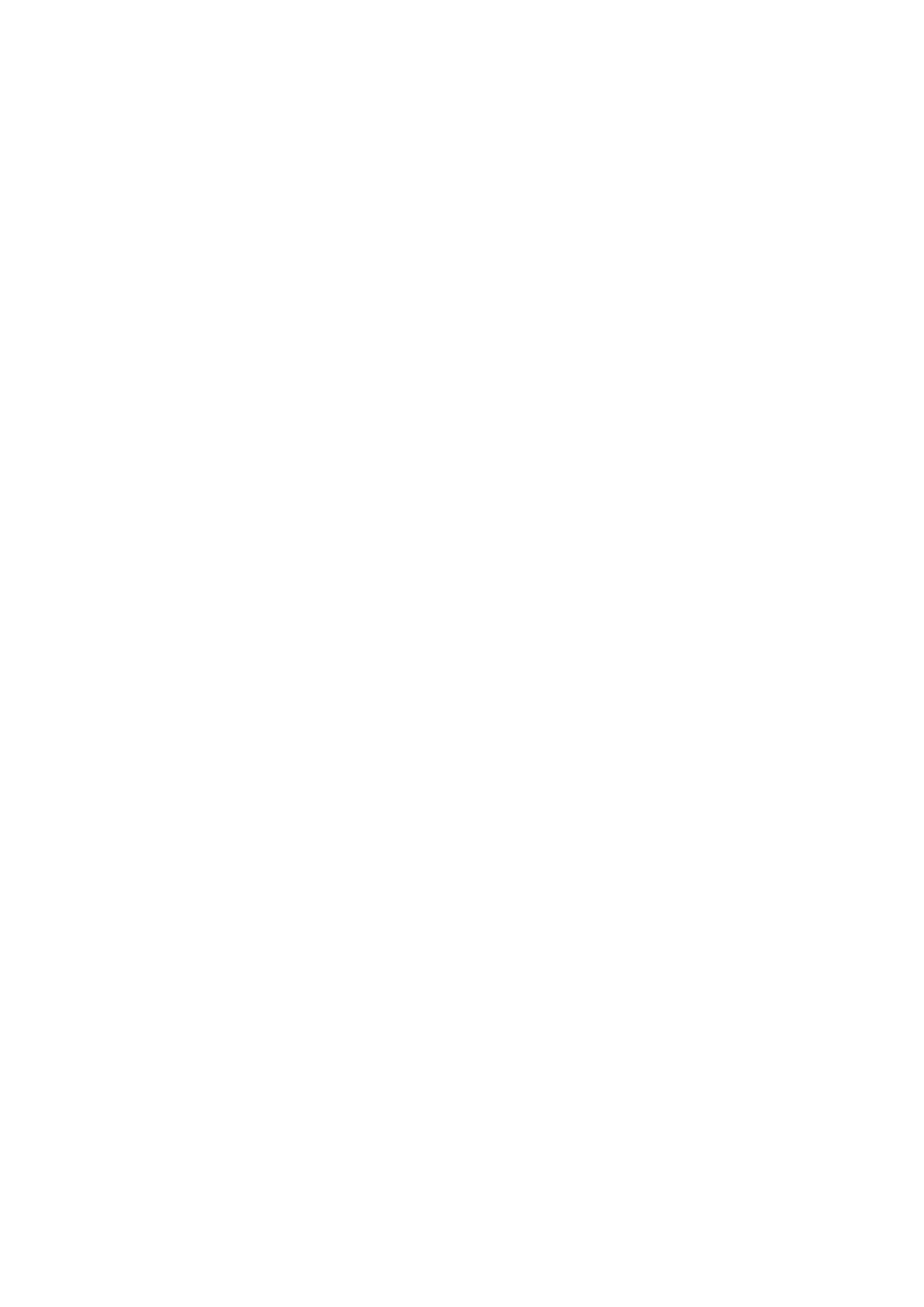## **Checklist on the criteria and characteristics of 'good' national nutrition plans**

There is strong consensus that harmonised support to national processes is a prerequisite for sustainable development. The nutrition community has seen an increasing number of actors in recent years, which has led to a resurgence of efforts to coordinate the use of resources, getting more partners aligned with national priorities, and translating these efforts towards common nutrition goals and objectives into comprehensive nutrition plans. However, no standards or guidance has been made available to define what constitutes quality nutrition plans, which has led to the development of this Checklist.

The first draft of the Checklist was developed by a working group of policy and budget cycle management experts, convened by the UN Network for SUN (UNN) and the SUN Movement Secretariat between May and August 2016. This draft will be shared with SUN Countries – especially those that are embarking on new planning cycles – in order to collect additional inputs from country stakeholders. Country engagement will be facilitated by the UN Network for SUN and the SUN Movement Secretariat, who will provide direct feedback and liaise with experts, as needed. The window of opportunity for country engagement and additional inputs into the Checklist will remain open between January and June 2017. After June 2017, a final version of the Checklist (and related reference materials) will be made available on the SUN Movement website (www.scalingupnutrition.org), for public access and use. A second iteration of the Checklist capturing lessons from its use is planned for the end of 2018.

**Figure 1:** Global Nutrition Targets and diet-related non-communicable disease targets for 2025



## **Guiding assumptions**

In line with the conclusions of the Global Nutrition Report (2014, 2015 and 2016), this Checklist recognises the universality of malnutrition (See figure 1 on nutrition targets) and the need for actions that address malnutrition in all its forms (See figure 2 on frameworks for addressing malnutrition in all its forms). It also recognises the attainment of good nutritional status, especially among children and women of reproductive age, as both a marker and a maker of sustainable development, with 12 out of 17 Sustainable Development Goals (SDGs) relevant to nutrition (IFPRI, 2015).

This Checklist acknowledges the opportunity provided by the SDGs and Agenda 2030, the Decade of Action on Nutrition (2016-2025) and the outcome documents of the Second International Conference on Nutrition (ICN2) held in 2014, including the Rome Declaration and Framework for Action. It also recognises the Principles of Engagement of the Scaling Up Nutrition (SUN) Movement and the need for a multi-sectoral, multi-stakeholder approach – from national to community levels.

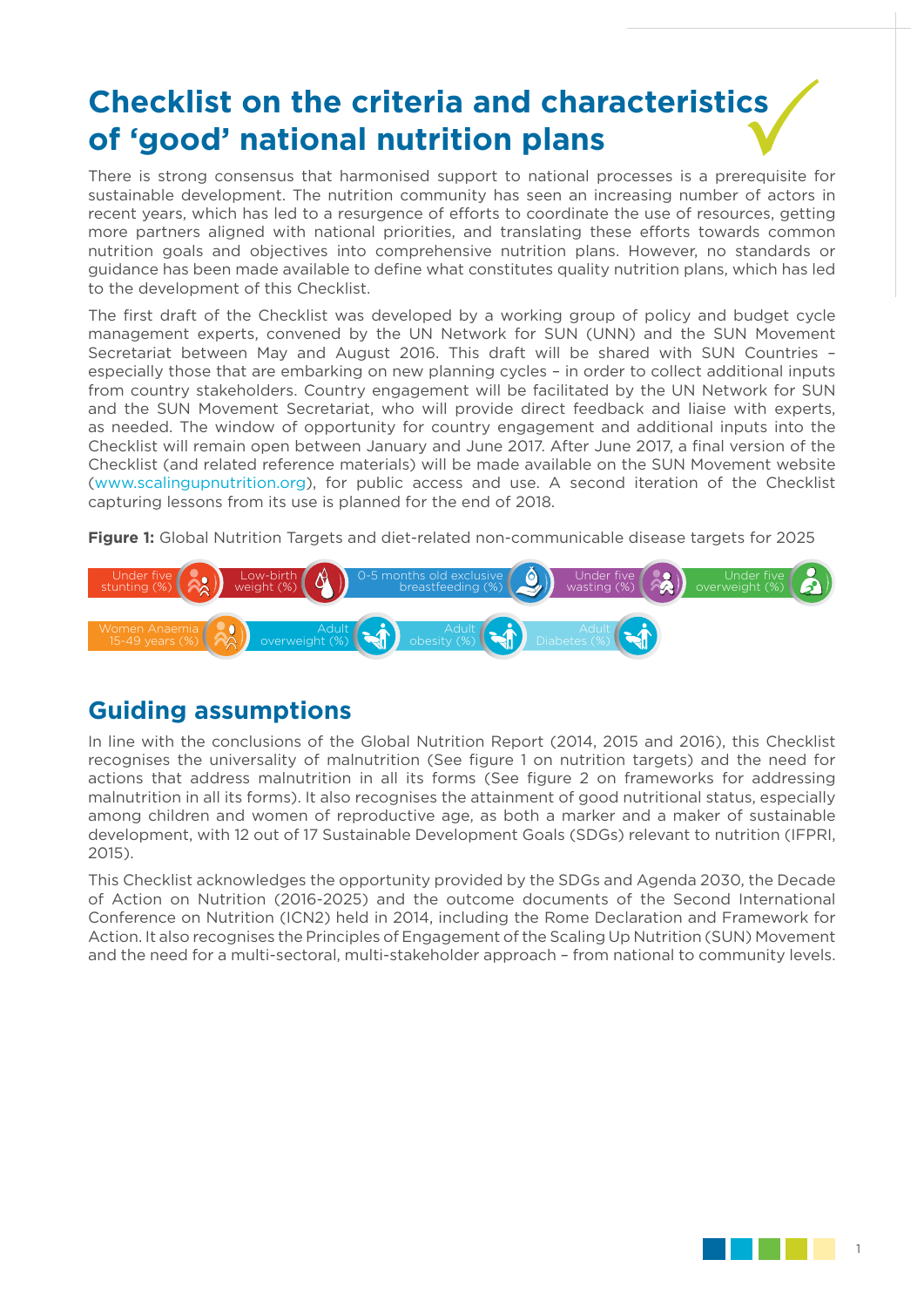## **The SUN Movement's Principles of Engagement**



## **Purpose of the Checklist**

This Checklist has been designed for policymakers, based in national planning bodies and line ministries, nutrition stakeholders involved in planning processes, as well as independent reviewers. It aims to assist the systematic review of existing multi-sectoral nutrition plans and other nutritionrelated sectoral planning documents, and, in parallel, it serves as a complementary guiding tool in the development of new plans.

The Checklist intends to spur a set of documented recommendations for the improvement of a plan's content, against a set of criteria and characteristics that may be adapted to a given country context.

## **How to use the Checklist**

The Checklist is deliberately generic – it sets out the essential 'ingredients' of a sound national plan – but, given the diversity of country contexts, it does not prescribe what those elements should contain, in great detail.

It examines the strengths and weaknesses of five areas considered the foundation of a plan:

- 
- 1. **Situation analysis and policy and programming review**
- 2. **Stakeholders' engagement and political commitment process**
- 3. **Costs and budgetary framework**
- 4. **Implementation and management arrangements**
- 5. **Monitoring, evaluation, operational research and review arrangements**

It is not assumed that all criteria and characteristics will be detailed in the national nutrition plans themselves – some aspects may be covered in other policy, strategy, and operational documents – and, hence, application of the Checklist's criteria and characteristics should be extended to these aforementioned documents.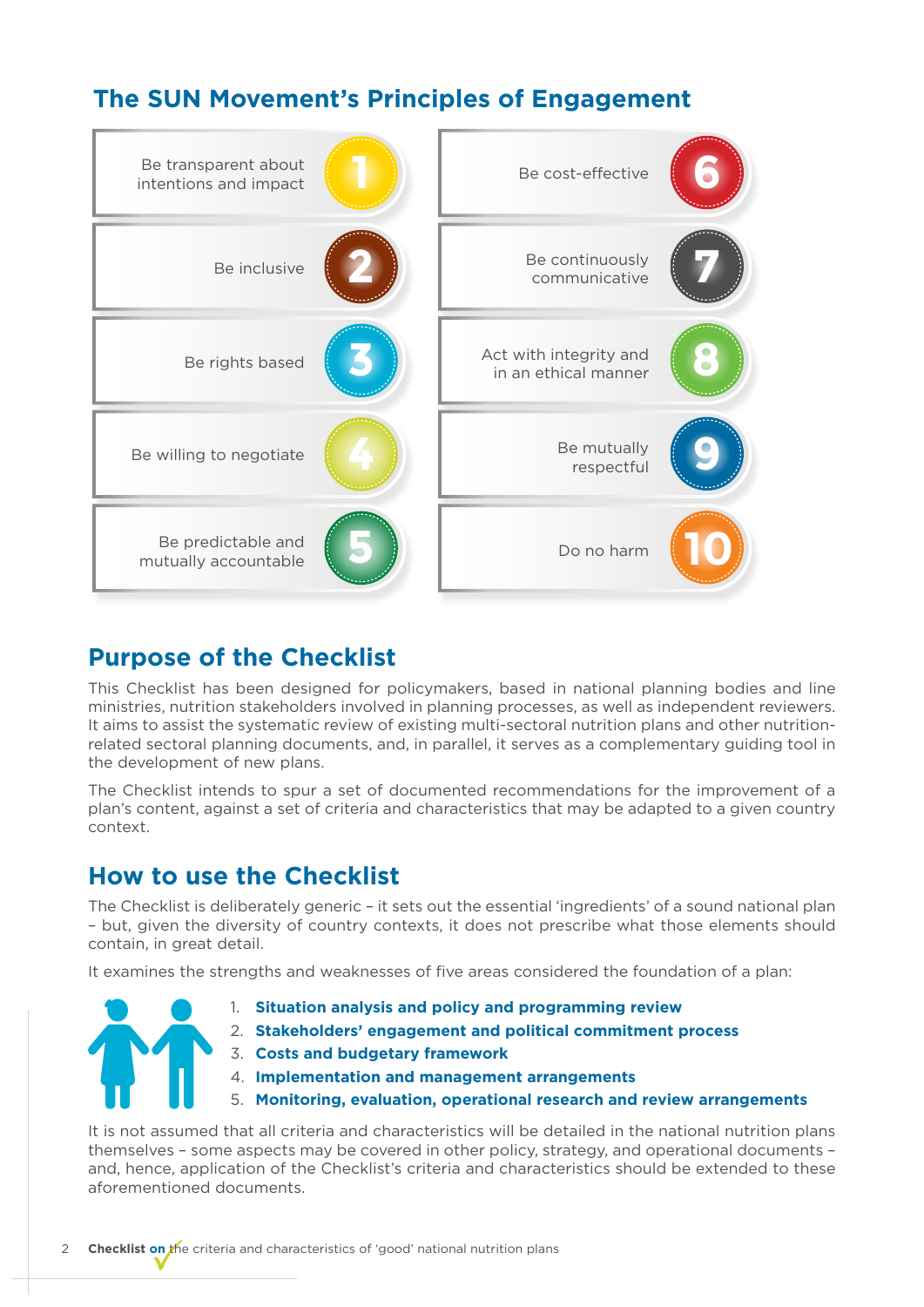**For policymakers and nutrition stakeholders:** It is expected that the Checklist will guide dialogue among nutrition stakeholders involved in the revision or development of nutrition plans. A set of criteria and characteristics, as per the five areas, provide agreed upon benchmarks that nutrition stakeholders can refer to, in a bid to determine their relevance to a given country context. As countries are at different stages of their nutrition planning processes, some criteria may not be relevant whilst their plans are developed, and, stakeholders may decide to defer the inclusion of those criteria into their plans at a later stage (e.g. next plan; mid-term review of new plan). The Checklist aims to guide and document these decisions.

**For independent reviewers:** The Checklist aims to guide the review of draft versions of national nutrition plans and make recommendations as to how to improve them, before final validation.

The Checklist also refers to existing tools and guidelines, as per the five areas, which nutrition stakeholders may consider in order to improve their planning processes.



**Figure 2:** Frameworks for addressing malnutrition in all its forms

Source: ASEAN-UNICEF-WHO, 2015

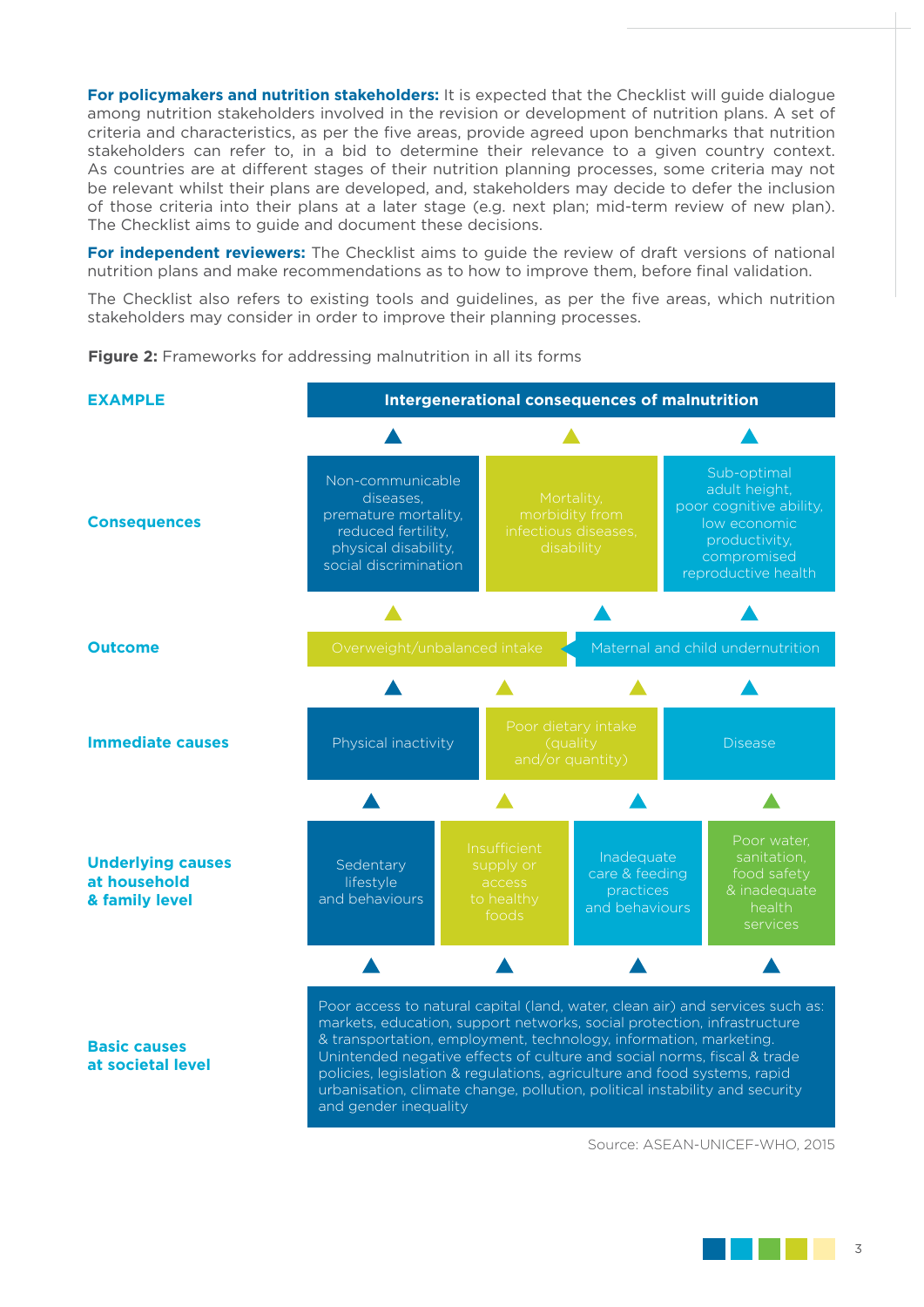## **Overview of criteria and characteristics of 'good' national nutrition plans**

| <b>Criteria</b>                                                                                                                                                                                                                                                                                                                                                                  | No. | <b>Characteristics of the criteria</b>                                                                                                                                                                                                                                                                                                                                                                                                                                                                                                                                                                                                                                                                                                                                                   |  |  |
|----------------------------------------------------------------------------------------------------------------------------------------------------------------------------------------------------------------------------------------------------------------------------------------------------------------------------------------------------------------------------------|-----|------------------------------------------------------------------------------------------------------------------------------------------------------------------------------------------------------------------------------------------------------------------------------------------------------------------------------------------------------------------------------------------------------------------------------------------------------------------------------------------------------------------------------------------------------------------------------------------------------------------------------------------------------------------------------------------------------------------------------------------------------------------------------------------|--|--|
| AREA 1 - Situation analysis and policy and programming review: Clarity and relevance of priorities, goals,<br>objectives, interventions and programming strategies selected, based on a sound situation analysis                                                                                                                                                                 |     |                                                                                                                                                                                                                                                                                                                                                                                                                                                                                                                                                                                                                                                                                                                                                                                          |  |  |
| <b>CRITERION 1:</b><br>The national nutrition<br>plan provides a situation<br>analysis of the nutrition<br>context at national<br>and sub-national levels<br>(including political,<br>social, cultural, gender-<br>based, epidemiological,<br>legal, governance, and<br>institutional issues).                                                                                   | 1.1 | The situation analysis presents nutrition outcome trends, the<br>determinants and causes of malnutrition and their impact on<br>existing factors of the context with the appropriate level of<br>disaggregation (e.g. by age, sex, location, ethnicity, socio-economic<br>status and disability) within the epidemiological, political, socio-<br>economic and organisational context prevailing in the country.                                                                                                                                                                                                                                                                                                                                                                         |  |  |
|                                                                                                                                                                                                                                                                                                                                                                                  | 1.2 | The situation analysis is based on a sound analysis of human rights,<br>taking into account the right to adequate food and the highest<br>attainable standard of health, recommendations of the Universal<br>Periodic Review, the UN Treaty Bodies and the Special Procedures<br>of the Human Rights Council.                                                                                                                                                                                                                                                                                                                                                                                                                                                                            |  |  |
| <b>CRITERION 2:</b><br>The national nutrition<br>plan sets out goals<br>and objectives, which<br>are associated with<br><b>SMART nutrition impact</b><br>targets and results<br>for target populations<br>that are consistent with<br>human rights standards<br>and international<br>recommendations and<br>contribute to improving<br>equity in achieving<br>nutrition impacts. | 1.3 | The plan sets out goals and objectives consistent with<br>internationally agreed recommendations (i.e. the Sustainable<br>Development Goals, the Decade of Action on Nutrition (2016-<br>2025), the Zero Hunger Challenge, the Rome Declaration and the<br>Framework for Action on Nutrition) and international human rights<br>standards, and are adapted to the national context, whilst being<br>both ambitious and realistic.                                                                                                                                                                                                                                                                                                                                                        |  |  |
|                                                                                                                                                                                                                                                                                                                                                                                  | 1.4 | The plan sets out nutrition impact targets that are specific,<br>measurable, achievable, relevant and time-bound (SMART), adapted<br>to the national context, and are consistent with the agreed upon<br>World Health Assembly nutrition targets and with the diet-related<br>non-communicable disease targets.                                                                                                                                                                                                                                                                                                                                                                                                                                                                          |  |  |
|                                                                                                                                                                                                                                                                                                                                                                                  | 1.5 | The plan sets out expected results that are specific, measurable,<br>achievable, relevant and time-bound (SMART), that are adapted<br>to the national context and are consistent with the agreed World<br>Health Assembly nutrition targets and with the diet-related non-<br>communicable disease targets. Results include annual coverage<br>targets for interventions (e.g. the percentage of the target<br>population covered by a given intervention each year). As far as<br>possible, the plan estimates the contribution of the expected results<br>towards the achievement of the set nutrition targets, based on the<br>situation analysis and are in line with the equity analysis.                                                                                           |  |  |
| <b>CRITERION 3:</b><br>The national nutrition plan<br>provides clear links to<br>other nutrition-relevant<br>sectoral strategies,<br>plans and financing<br>arrangements.                                                                                                                                                                                                        | 1.6 | The plan presents findings from analyses of past and current<br>nutrition-relevant sectoral (e.g. health, community health and<br>care practices, agriculture, food security and livelihoods, water,<br>sanitation and hygiene, education and social protection) responses<br>and financing arrangements, which clearly identified priority gaps,<br>lessons learnt and areas for improvement, including nutrition<br>governance, human resource development and other systems'<br>weaknesses.                                                                                                                                                                                                                                                                                           |  |  |
| <b>CRITERION 4:</b><br>The national nutrition plan<br>describes the <b>planned</b><br>priority actions aimed<br>at achieving nutrition<br>impacts for all forms<br>of malnutrition and are<br>feasible, sustainable,<br>locally appropriate,<br>based on evidence and<br>good practice, and are<br>in line with human rights<br>priorities.                                      | 1.7 | The plan sets out policy and programmatic actions informed by<br>scientific and field evidence. The actions are selected in response<br>to the issues identified in the situation analysis, are relevant to the<br>priority gaps identified in the policy and programming review, are<br>locally appropriate, and have been identified in consultation with<br>sub-national authorities with as much as possible involvement from<br>communities. The plan indicates the theory of change pathway it is<br>adopting to address the nutrition situation of the country, based on<br>the situation analysis. The planned mix of actions and pace of scale<br>up appear feasible, considering past experiences in implementation<br>capacity and can achieve the intended nutrition impact. |  |  |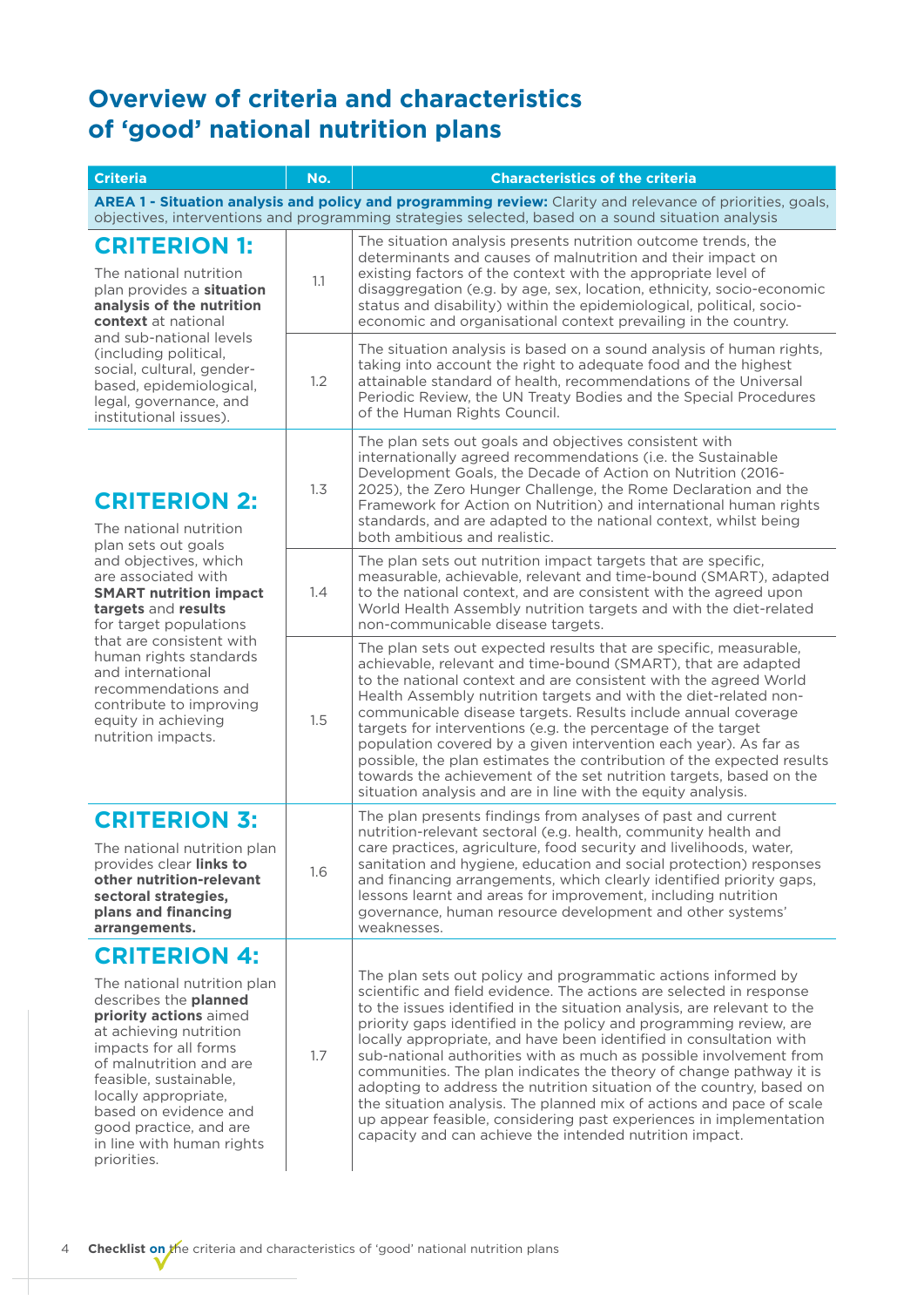| <b>Criteria</b>                                                                                                                                                                                                                                                                                                                      | No.  | <b>Characteristics of the criteria</b>                                                                                                                                                                                                                                                                                                                                                                                                                                                        |
|--------------------------------------------------------------------------------------------------------------------------------------------------------------------------------------------------------------------------------------------------------------------------------------------------------------------------------------|------|-----------------------------------------------------------------------------------------------------------------------------------------------------------------------------------------------------------------------------------------------------------------------------------------------------------------------------------------------------------------------------------------------------------------------------------------------------------------------------------------------|
| <b>CRITERION 4:</b><br>The national nutrition plan<br>describes the planned<br>priority actions aimed<br>at achieving nutrition<br>impacts for all forms<br>of malnutrition and are<br>feasible, sustainable,<br>locally appropriate,<br>based on evidence and<br>good practice, and are<br>in line with human rights<br>priorities. | 1.8  | The plan identifies priority actions that address bottlenecks in the<br>enabling environment and system capacity issues, as identified in<br>the situation analysis and in the review of systems, which impact<br>on equity, efficiency and sustainability, including financial and<br>human resource management, planning, delivery, enforcement of<br>regulations, and technical sustainability constraints.                                                                                |
|                                                                                                                                                                                                                                                                                                                                      | 1.9  | The plan identifies innovative approaches that can be implemented<br>or piloted to address the current gaps that may not be pronounced<br>in the current country policies but for which there is evidence or<br>justification that they may lead to positive nutrition outcomes in<br>the country context. The plan should indicate the theory of change<br>pathway it is adopting to address the nutrition situation of the<br>country, based on the situation analysis.                     |
| <b>CRITERION 5:</b><br>The national nutrition<br>plan includes an <b>analysis</b><br>of risks and proposed<br>mitigation strategies<br>including measures to<br>address emergency<br>needs.                                                                                                                                          | 1.10 | The plan clearly describes risks that may negatively impact the<br>implementation of the plan, including (but not limited to), socio-<br>economic, programmatic risks and possible emergencies.                                                                                                                                                                                                                                                                                               |
|                                                                                                                                                                                                                                                                                                                                      | 1.11 | The plan describes mitigation approaches to deal with potential<br>obstacles to successful implementation based on the results from<br>the risk analyses. It includes approaches and actions to address<br>emergency needs (e.g. climate-driven natural disasters, emerging/<br>re-emerging diseases, socio-economic shocks) in line with Sphere<br>Standards on the Humanitarian Charter and Minimum Standards in<br>Humanitarian Responses.                                                 |
| <b>CRITERION 6:</b><br>The national nutrition plan<br>describes governance,<br>accountability,<br>management and<br>coordination mechanisms.                                                                                                                                                                                         | 1.12 | The plan describes multi-sectoral and multi-stakeholder governance<br>arrangements at both national and sub-national levels that specifies<br>management, oversight, coordination, consultation and reporting<br>mechanisms.                                                                                                                                                                                                                                                                  |
|                                                                                                                                                                                                                                                                                                                                      | 1.13 | The plan refers to and integrates national policies relating to<br>governance, accountability, oversight, enforcement and reporting<br>mechanisms within the relevant Ministries, departments and<br>agencies (MDAs). It demonstrates how past accountability and<br>governance issues will be overcome to fully comply with the<br>national regulations and international good practice.                                                                                                     |
|                                                                                                                                                                                                                                                                                                                                      | 1.14 | The plan outlines accountability mechanisms accessible to right-<br>holders, or their representatives, where they can claim their<br>nutrition-related rights and report on violations. This includes<br>complaint mechanisms for cases where implementation is lacking.                                                                                                                                                                                                                      |
|                                                                                                                                                                                                                                                                                                                                      | 1.15 | The plan describes the institutional framework that should be in<br>place for identifying and managing Conflict of Interest (CoI) and<br>how it is linked with other oversight mechanisms.                                                                                                                                                                                                                                                                                                    |
|                                                                                                                                                                                                                                                                                                                                      |      | AREA 2 - Stakeholders' engagement and high-level political commitment processes: Soundness and<br>inclusiveness of the development and endorsement processes for the national nutrition plan                                                                                                                                                                                                                                                                                                  |
|                                                                                                                                                                                                                                                                                                                                      |      | The plan explains which stakeholders from which sector were                                                                                                                                                                                                                                                                                                                                                                                                                                   |
| <b>CRITERION 7:</b><br>The national nutrition plan<br>describes the <b>multi-sector</b><br>and multi-stakeholder<br>involvement in the<br>development of the final<br>document.                                                                                                                                                      | 2.1  | involved in the development process - starting from the validation<br>of the situation analysis, as specific to the national context. It also<br>describes how the consultation process ensured the lead of the<br>Government and effective participation of all stakeholders at local<br>and national levels, so that they could provide input systematically,<br>with reasonable deadlines and time for consultation, into plan<br>development and in foreseen annual operational planning. |
|                                                                                                                                                                                                                                                                                                                                      | 2.2  | The plan provides a clear reference to existing codes of conduct<br>and legal obligations applicable to each stakeholder in order<br>to prevent and manage Conflict of Interests (Col) during the<br>development, endorsement and implementation of the plan.                                                                                                                                                                                                                                 |
| <b>CRITERION 8:</b><br>The national nutrition plan<br>has clear indications on<br>the high-level political<br>commitment to the<br>endorsement and the<br>implementation of the<br>plan.                                                                                                                                             | 2.3  | The plan provides a clear reference to the high-level (e.g. national<br>assembly) political discussion and how the formal endorsement of<br>the national nutrition plan and budget, including by local authorities<br>and communities, is planned, as appropriate to the national context.                                                                                                                                                                                                    |
|                                                                                                                                                                                                                                                                                                                                      | 2.4  | The plan includes a section on advocacy and communication<br>to promote engagement of all relevant stakeholders and<br>implementation of planned actions at national and sub-national<br>levels.                                                                                                                                                                                                                                                                                              |

**5** 

 $\mathbb{R}^2$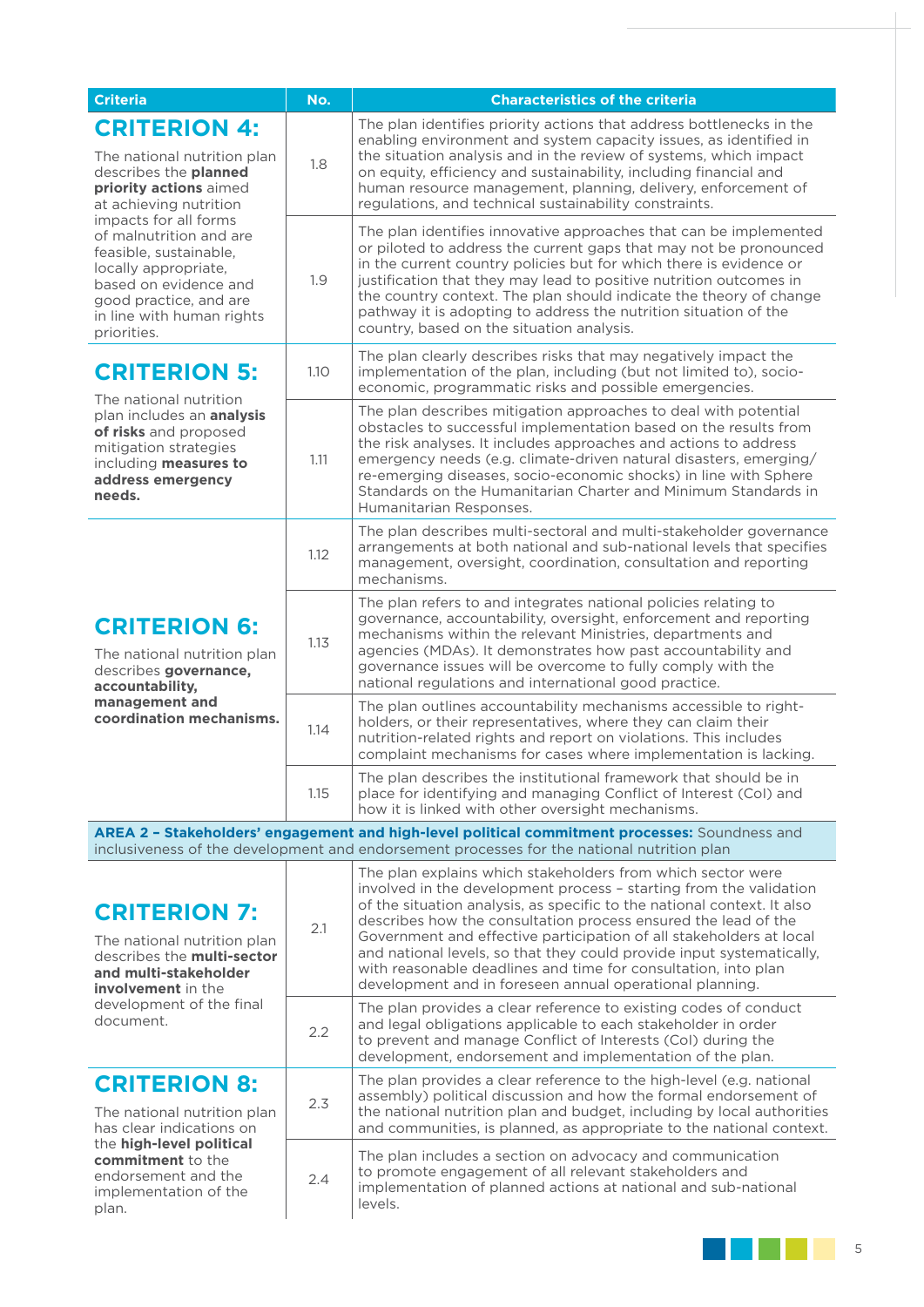| <b>Criteria</b>                                                                                                                                                                                                                                                                                                          | No. | <b>Characteristics of the criteria</b>                                                                                                                                                                                                                                                                                                                                                                                                                                                                                                                                                                                              |  |  |
|--------------------------------------------------------------------------------------------------------------------------------------------------------------------------------------------------------------------------------------------------------------------------------------------------------------------------|-----|-------------------------------------------------------------------------------------------------------------------------------------------------------------------------------------------------------------------------------------------------------------------------------------------------------------------------------------------------------------------------------------------------------------------------------------------------------------------------------------------------------------------------------------------------------------------------------------------------------------------------------------|--|--|
| AREA 3 - Costs and budgetary framework: Soundness and feasibility of the financial framework for the<br>national nutrition plan                                                                                                                                                                                          |     |                                                                                                                                                                                                                                                                                                                                                                                                                                                                                                                                                                                                                                     |  |  |
| <b>CRITERION 9:</b><br>The national nutrition<br>plan sets out a financial<br><b>framework</b> that includes<br>a comprehensive budget/<br>costing of planned<br>actions for national and<br>sub-national levels and<br>demonstrates efficiency<br>and effectiveness of the<br>included programmes and<br>interventions. | 3.1 | The financial framework provides cost estimates of planned actions<br>to tackle all forms of malnutrition, which includes a description<br>of the costing methodology and assumptions and how these<br>align with existing budget frameworks of the sectors concerned.<br>Estimates should include recurrent and investment costs to<br>implement planned actions, including (but not limited to) costs for<br>staff, equipment, supply, direct costs, such as utilities, and indirect<br>costs, such as training and supervision.                                                                                                  |  |  |
|                                                                                                                                                                                                                                                                                                                          | 3.2 | The financial framework includes a cost estimate for "nutrition<br>governance" by multiple sectors and stakeholders, including, but<br>not limited to, coordination mechanisms (e.g. multi-stakeholder<br>platforms and network secretariats), both at national and sub-<br>national level, the capacity-building of the workforce, at all<br>levels and in all sectors, and the information systems to track<br>implementation and expenditures.                                                                                                                                                                                   |  |  |
|                                                                                                                                                                                                                                                                                                                          | 3.3 | The financial framework is based on cost-benefit analysis<br>and demonstrate efficiency and effectiveness of the included<br>programmes and interventions.                                                                                                                                                                                                                                                                                                                                                                                                                                                                          |  |  |
| <b>CRITERION 10:</b><br>The national nutrition<br>plan includes a financing<br>analysis. If the plan is not<br>fully financed, it highlights<br>agreed priority options<br>for the achievement of<br>the set nutrition impact<br>targets and associated<br>results.                                                      | 3.4 | The financial framework provides a sound estimate of current<br>baseline financing (domestic and external, public and private),<br>current financial commitment for the time span of the plan, and<br>financial gap for the costed programmes and interventions.<br>Financing assessment should include all sources of finance, specify<br>financial pledges from key domestic and international funding<br>sources (including lending), and consider uncertainties and risks.                                                                                                                                                      |  |  |
|                                                                                                                                                                                                                                                                                                                          | 3.5 | If the financial framework shows a level of funding that is unclear<br>or there is a substantial gap, then the priorities for spending are<br>spelt out with the consequences for results (either by showing the<br>targets and related actions under high, low, and most likely funding<br>scenarios, or by explaining the process for determining spending<br>priorities). Priorities could include high impact actions and<br>actions addressing root causes of malnutrition, and ensure proper<br>projections from existing baselines, based on a system capacity<br>assessment, the resources required and sources of funding. |  |  |
| <b>CRITERION 11:</b><br>The national nutrition plan<br>describes the mechanisms<br>to allow the tracking of<br>budget and expenditure<br><b>data</b> for nutrition across<br>sectors and partners for<br>decision making, oversight<br>and analysis on nutrition<br>finances.                                            | 3.6 | The plan describes the mechanisms that allow for a tracking of<br>quality budget and expenditure data for nutrition across sectors<br>and partners, based on the review of the financial management<br>systems. Procedures for expenditure tracking should be based on<br>existing tracking systems within the sectors and among partners,<br>e.g. national health accounts and other budget and expenditure<br>surveys. Where expenditure tracking systems are non-existent,<br>countries may look to other approaches such as budget reviews,<br>e.g. an expansion of the 3-step approach.                                        |  |  |
|                                                                                                                                                                                                                                                                                                                          | 3.7 | The plan describes how reasonable assurance is provided by<br>published independent internal and external audits and by<br>parliamentary and citizens 'oversight including existing mechanisms<br>for following up audit findings.                                                                                                                                                                                                                                                                                                                                                                                                  |  |  |
| <b>CRITERION 12:</b><br>The national nutrition<br>plan describes how funds<br>and resources will be<br>deployed to sectoral<br>budget holders, partners<br>and to the sub-national<br>level.                                                                                                                             | 3.8 | The plan spells out how funds and other resources will reach<br>the intended implementing organisations, including modalities<br>for channelling and reporting on external funds. It clarifies what<br>types of mechanisms are in place in nutrition-relevant sectors<br>to ensure timely disbursements, efficient flow of funds and to<br>resolve bottlenecks. In countries with sub-national systems,<br>the plan describes the subnational fund flow processes and<br>financial oversight, including giving insight on their efficiency and<br>effectiveness.                                                                    |  |  |
|                                                                                                                                                                                                                                                                                                                          | 3.9 | The plan includes transparent criteria for the allocation of resources<br>across sectors and programmes, to the sub-national level and to<br>non-state actors (where appropriate).                                                                                                                                                                                                                                                                                                                                                                                                                                                  |  |  |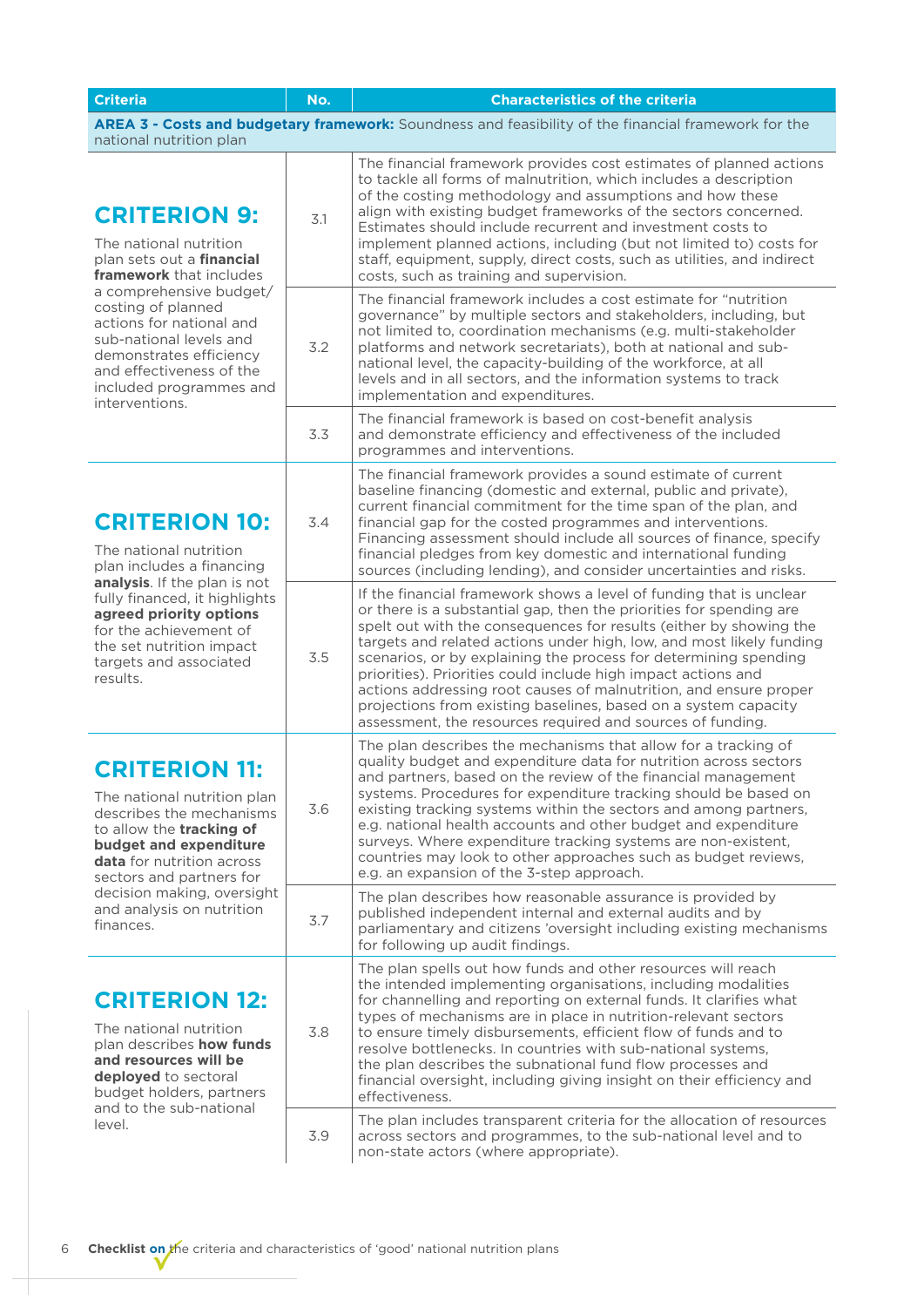| <b>Criteria</b>                                                                                                                                                                                                                                                                | No. | <b>Characteristics of the criteria</b>                                                                                                                                                                                                                                                                                                                                                                                                                                                                                                |  |  |
|--------------------------------------------------------------------------------------------------------------------------------------------------------------------------------------------------------------------------------------------------------------------------------|-----|---------------------------------------------------------------------------------------------------------------------------------------------------------------------------------------------------------------------------------------------------------------------------------------------------------------------------------------------------------------------------------------------------------------------------------------------------------------------------------------------------------------------------------------|--|--|
| AREA 4 - Implementation and management arrangements: Soundness of arrangements and systems for<br>implementing and managing actions contained in the national nutrition plan                                                                                                   |     |                                                                                                                                                                                                                                                                                                                                                                                                                                                                                                                                       |  |  |
| <b>CRITERION 13:</b><br>The national nutrition plan<br>describes the operational<br>framework which includes<br>the implementation<br>arrangements, with<br>detailed roles and<br>responsibilities of the<br>Government and partners.                                          | 4.1 | The operational framework describes detailed roles and<br>responsibilities of the Government and partners in implementing,<br>managing and ensuring accountability of planned actions,<br>including in governance and the organisation of service delivery.<br>The operational framework is developed according to the existing<br>delivery workforce and related capacities, based on the mapping of<br>stakeholders and actions in nutrition.                                                                                       |  |  |
|                                                                                                                                                                                                                                                                                | 4.2 | The operational framework describes the mechanisms for ensuring<br>that sub-sectoral operational plans - such as sub-national plans,<br>nutrition-relevant sector programme plans and plans for agencies<br>and autonomous institutions - are related and linked to the<br>strategic priorities in the national nutrition plan and integrate<br>mutual accountability mechanisms. There is a clear timeline that<br>provides for the development of specific guidelines and annual<br>operational planning.                           |  |  |
|                                                                                                                                                                                                                                                                                | 4.3 | The operational framework describes the implementation pathway<br>for joint targeting of interventions for the efficient use of resources<br>to address the food and nutrition security situation, based on<br>updated information and consultation with local actors.                                                                                                                                                                                                                                                                |  |  |
| <b>CRITERION 14:</b><br>The national nutrition plan<br>describes the individual,<br>organisational and<br>institutional capacities<br>(both functional and<br>technical) required to<br>implement planned<br>actions and spells out<br>how capacities will be<br>strengthened. | 4.4 | The operational framework describes the individual, organisational<br>and institutional capacity strengthening measures needed to<br>implement the planned actions. These measures are based on the<br>results of sound needs assessments, including human resource<br>gap assessments, and on the reviews of functional and technical<br>capacities and delivery systems within concerned sectors, as well<br>as multi-sectorally.                                                                                                   |  |  |
|                                                                                                                                                                                                                                                                                | 4.5 | The operational framework describes how capacity gaps will be<br>addressed, with clearly defined milestones, timeframes, resources<br>required and funding sources. This includes internal and external<br>institutional arrangements for the training of new staff and on-<br>the-job training for existing staff, roles and responsibilities of the<br>Government and partners in capacity development and partnership<br>arrangements (especially with academic institutions, NGOs, civil<br>society organisations and companies). |  |  |
|                                                                                                                                                                                                                                                                                | 4.6 | The operational framework describes approaches to meet technical<br>assistance requirements to implement planned actions. This<br>includes arrangements for sourcing in-country or external experts,<br>where appropriate; identifying resources required and funding<br>sources; and mutual accountability mechanisms.                                                                                                                                                                                                               |  |  |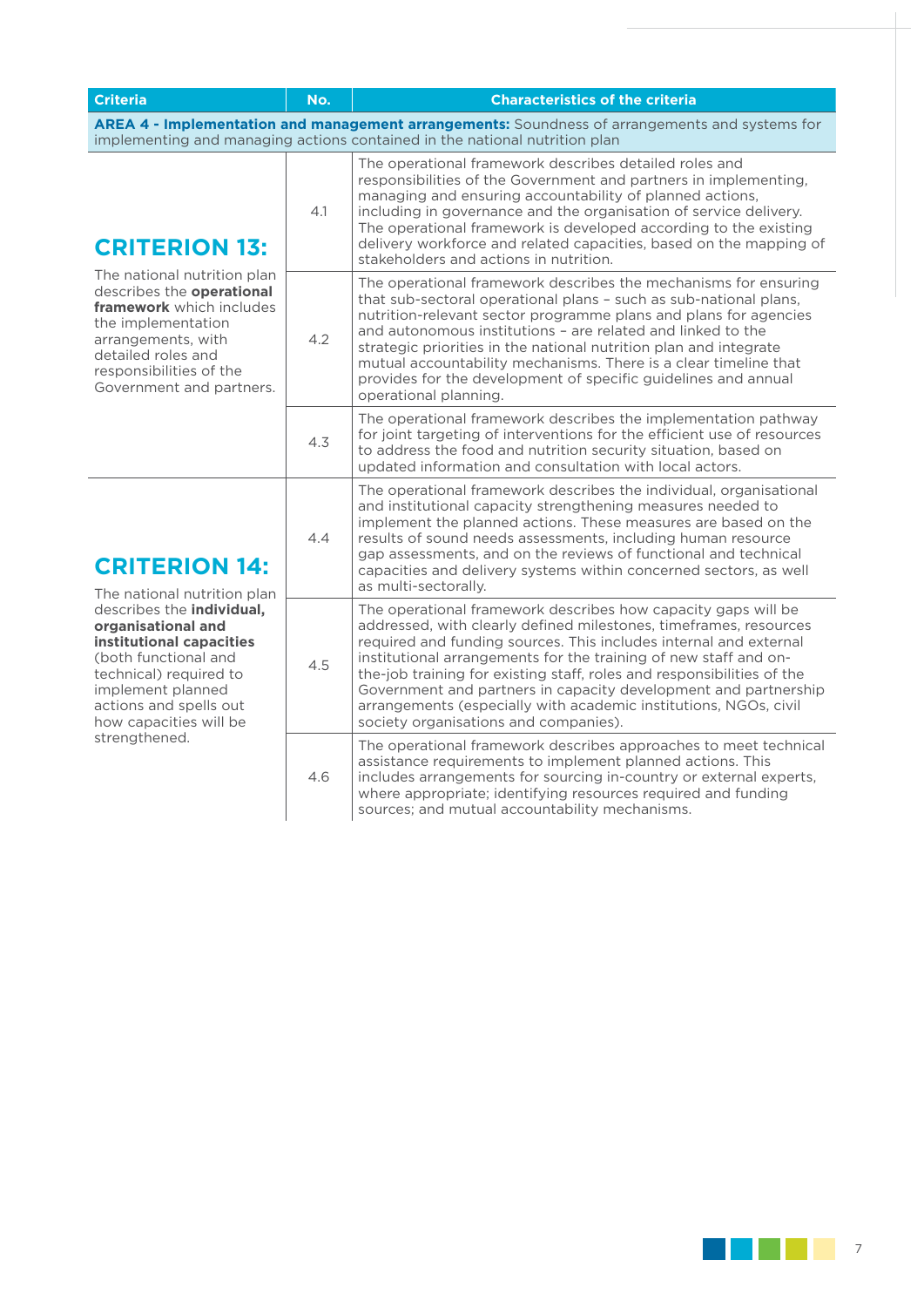| <b>Criteria</b>                                                                                                                                                                                                                                                                                                                                                                         | No.  | <b>Characteristics of the criteria</b>                                                                                                                                                                                                                                                                                                                                                                                                                                                                                                                                                                              |  |  |  |
|-----------------------------------------------------------------------------------------------------------------------------------------------------------------------------------------------------------------------------------------------------------------------------------------------------------------------------------------------------------------------------------------|------|---------------------------------------------------------------------------------------------------------------------------------------------------------------------------------------------------------------------------------------------------------------------------------------------------------------------------------------------------------------------------------------------------------------------------------------------------------------------------------------------------------------------------------------------------------------------------------------------------------------------|--|--|--|
| AREA 5 - Monitoring, evaluation, operational research and review: Soundness of review, accountability,<br>learning and evaluation mechanisms and how results are used                                                                                                                                                                                                                   |      |                                                                                                                                                                                                                                                                                                                                                                                                                                                                                                                                                                                                                     |  |  |  |
| <b>CRITERION 15:</b><br>The national nutrition plan<br>includes a <b>monitoring</b><br>and evaluation (M&E)<br>framework that is sound,<br>draws from sectors' M&E<br>systems and includes<br>core indicators; sources<br>of information; methods<br>and responsibilities for<br>ethical data collection,<br>management, analysis,<br>quality assurance, learning<br>and communication. | 5.1  | The M&E framework reflects nutrition impact targets and expected<br>results, as set out in the national nutrition plan. For each action, the<br>M&E framework should include annual output goals (e.g. intended<br>coverage to be reached). Indicators should be adapted from<br>internationally agreed frameworks including the WHA global target<br>indicator framework to ensure standardised indicators are used.                                                                                                                                                                                               |  |  |  |
|                                                                                                                                                                                                                                                                                                                                                                                         | 5.2  | The M&E framework includes a balanced and core set of both<br>nutrition-specific and sensitive indicators (input, process, output,<br>outcome and impact) to measure progress, equity and the<br>performance of nutrition plan implementation.                                                                                                                                                                                                                                                                                                                                                                      |  |  |  |
|                                                                                                                                                                                                                                                                                                                                                                                         | 5.3  | The M&E framework specifies data sources and collection methods,<br>identifies and addresses data gaps and defines information flows.<br>The M&E framework specifies how the nutrition information systems<br>(routine and survey) are expected to be strengthened to inform<br>the day-to-day programmatic/management decisions, including<br>the integration of nutrition indicators into sectoral information and<br>surveillance systems.                                                                                                                                                                       |  |  |  |
|                                                                                                                                                                                                                                                                                                                                                                                         | 5.4  | The M&E framework specifies the types of data analysis that will<br>be performed, including data quality issues and the mechanisms in<br>place to support rigorous data analysis and evaluation.                                                                                                                                                                                                                                                                                                                                                                                                                    |  |  |  |
|                                                                                                                                                                                                                                                                                                                                                                                         | 5.5  | The M&E framework identifies the roles and responsibilities of<br>governments and partners - with a mechanism for coordination and<br>actions for strengthening capacity clearly defined. Milestones and<br>timeframes to finalise the setting up of the M&E work are included<br>in the operational framework with an expectation to complete it<br>within the first year of the national plan.                                                                                                                                                                                                                    |  |  |  |
|                                                                                                                                                                                                                                                                                                                                                                                         | 5.6  | The M&E framework describes the multi-sectoral nutrition<br>information platform in place, or to be developed, to support data<br>analysis, knowledge management, learning and communication.                                                                                                                                                                                                                                                                                                                                                                                                                       |  |  |  |
| <b>CRITERION 16:</b><br>The national nutrition<br>plan describes the<br>mechanism for joint<br>periodic performance<br>reviews on nutrition to<br>present programmatic and<br>financial progress and for<br>discussion on the findings<br>for decision making and<br>actions.                                                                                                           | 5.7  | The M&E framework sets out the multi-stakeholder review<br>mechanism that inputs systematically into assessing sector or<br>programme performance (both programmatic and financial) against<br>annual and long-term goals, and describes the feedback loops that<br>will be used to identify corrective measures and adjust financial<br>allocations. The review should include participation of all relevant<br>stakeholders, including local authorities and communities. The<br>M&E framework should specify how the nutrition multi-stakeholder<br>review builds on existing nutrition-relevant sector reviews. |  |  |  |
|                                                                                                                                                                                                                                                                                                                                                                                         | 5.8  | The M&E framework describes how data, results and progress of the<br>implementation of plan will be communicated to stakeholders and<br>beneficiaries.                                                                                                                                                                                                                                                                                                                                                                                                                                                              |  |  |  |
|                                                                                                                                                                                                                                                                                                                                                                                         | 5.9  | The M&E framework sets out the processes to monitor the<br>implementation of the Conflict of Interest (Col) institutional<br>framework and related processes for mutual accountability.                                                                                                                                                                                                                                                                                                                                                                                                                             |  |  |  |
| <b>CRITERION 17:</b><br>The national nutrition plan<br>sets out the processes and<br>institutional arrangements<br>for operational research<br><b>(OR)</b> and for the rigorous<br>documentation and<br>dissemination of good<br>practices and lessons<br>learned (including both<br>successes and failures).                                                                           | 5.10 | The M&E framework identifies the roles and responsibilities of<br>governments and partners, especially academia and research<br>institutes, for identifying and agreeing operational research needs<br>with a mechanism for coordination and actions for strengthening<br>capacity clearly defined. Milestones and timeframes to finalize<br>the setting up of the OR work are included in the operational<br>framework with an expectation to complete it within the first year<br>of the national plan. Estimates of costs are included in the financial<br>framework.                                            |  |  |  |
|                                                                                                                                                                                                                                                                                                                                                                                         | 5.11 | The M&E framework describes the processes for documenting and<br>disseminating best practices and lessons learned.                                                                                                                                                                                                                                                                                                                                                                                                                                                                                                  |  |  |  |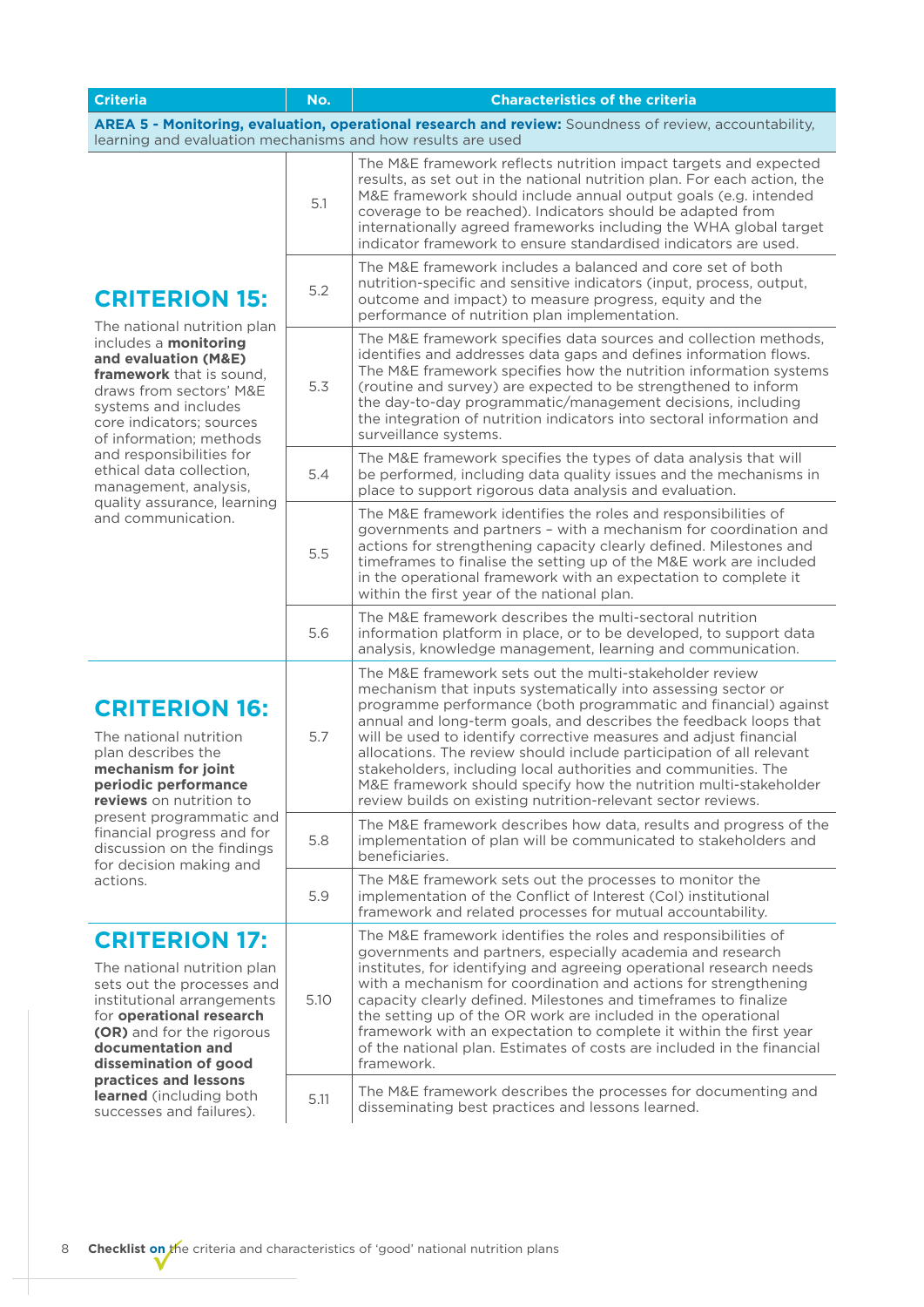## **Reference to key documents, tools and platforms**

This Guidance note is based on the Joint Assessment of National Health Strategies and Plans Tool (JANS). See: http://www.internationalhealthpartnership.net/en/tools/jans-tool-and-guidelines/

#### **Essential reads:**

- Bhutta, Z.A., J.K. Das, A. Rizvi, M.F. Gaffey, N. Walker, S. Horton, P. Webb, A. Lartey and R.E. Black. 2013 "Evidence Based Interventions for Improvement of Maternal and Child Nutrition: What Can Be Done and at What Cost?" Lancet 382 (9890) – 452-457. See: http://www.thelancet.com/pdfs/journals/lancet/PIIS0140-6736(13)60996-4.pdf
- Gillespie, S., J. Hodge, S. Yosef, and R. Pandya-Lorch, eds. 2016. Nourishing Millions: Stories of Change in Nutrition. Washington, D.C.: International Food Policy Research Institute. See: http://ebrary.ifpri.org/utils/getfile/collection/p15738coll2/id/130395/filename/130606.pdf
- Gillespie S., L. Haddad, V. Mannar, P. Menon, N. Nisbett 2013 "The politics of reducing malnutrition: building commitment and accelerating progress" Lancet 382 (9890) – 552-569. See: http://www.thelancet.com/pdfs/journals/lancet/PIIS0140-6736(13)60842-9.pdf
- Ruel, M.T. and H. Alderman, 2013 "Nutrition-sensitive Interventions and Programming: How Can They Help to Accelerate Progress in Improving Maternal and Child Nutrition?" Lancet 382 (9891): 536-551. See: http://www.thelancet.com/pdfs/journals/lancet/PIIS0140-6736(13)60843-0.pdf
- Second International Conference on Nutrition (ICN). Conference Outcome Document: Framework for Action. Rome, 19-21 November 2014. See: http://www.fao.org/3/a-mm215e.pdf

#### **Area 1 - Situation analysis and policy and programming review**

- De Onis, M., K.G. Dewey, E. Borghi, A.W. Onyango, M. Bloessner, B. Daelans, E. Piwoz and F. Branca. 2013 "The World Health Organization's Global Target for Reducing Childhood Stunting by 2025: rationale and Proposed Actions". Maternal and Child Nutrition 9 (2): 6-26. See: http://onlinelibrary.wiley.com/doi/10.1111/mcn.12075/full
- Fanzo J., C. Hawkes, K. Rosettie "Making SMART commitments to Nutrition Action: A Guidance Note". See: http://globalnutritionreport.org/2016/05/25/smart-commitment-guidance/
- Food and Agriculture Organization (FAO): The Right to Food Guidelines. See: http://www.fao.org/3/a-y7937e.pdf
- Food and Agriculture Organization (FAO): Key recommendations for improving nutrition through agriculture and food systems. See: http://www.fao.org/3/a-i4922e.pdf
- International Food Policy Research Institute (IFPRI). 2014. Global Nutrition Report 2014: Actions and Accountability to Accelerate the World's Progress on Nutrition. Washington, D.C. See: http://ebrary.ifpri.org/utils/getfile/collection/p15738coll2/id/128484/filename/128695.pdf
- International Food Policy Research Institute (IFPRI). 2014. Global Nutrition Report 2014: Nutrition Country Profiles - Making the Most of Them to understand indicators and drivers of malnutrition. See: http://globalnutritionreport.org/the-data/nutrition-country-profiles/
- International Food Policy Research Institute (IFPRI). 2015. Global Nutrition Report 2015: Actions and Accountability to Advance Nutrition and Sustainable Development. Washington, D.C. See: http://ebrary.ifpri.org/utils/getfile/collection/p15738coll2/id/129443/filename/129654.pdf
- International Food Policy Research Institute (IFPRI). 2016. Global Nutrition Report 2016: From Promise to Impact Washington, D.C. See: http://ebrary.ifpri.org/utils/getfile/collection/p15738coll2/id/130354/filename/130565.pdf
- Office of the United Nations High Commissioner for Human Rights (OHCHR) "Frequently Asked Questions on a Human Rights-Based Approach to Development Cooperation". See: http://www.ohchr.org/Documents/Publications/FAQen.pdf.
- Office of the United Nations High Commissioner (OHCHR) "Human Rights Indicators: A Guide to Measurement and Implementation". See: http://www.ohchr.org/Documents/Publications/Human\_rights\_indicators\_en.pdf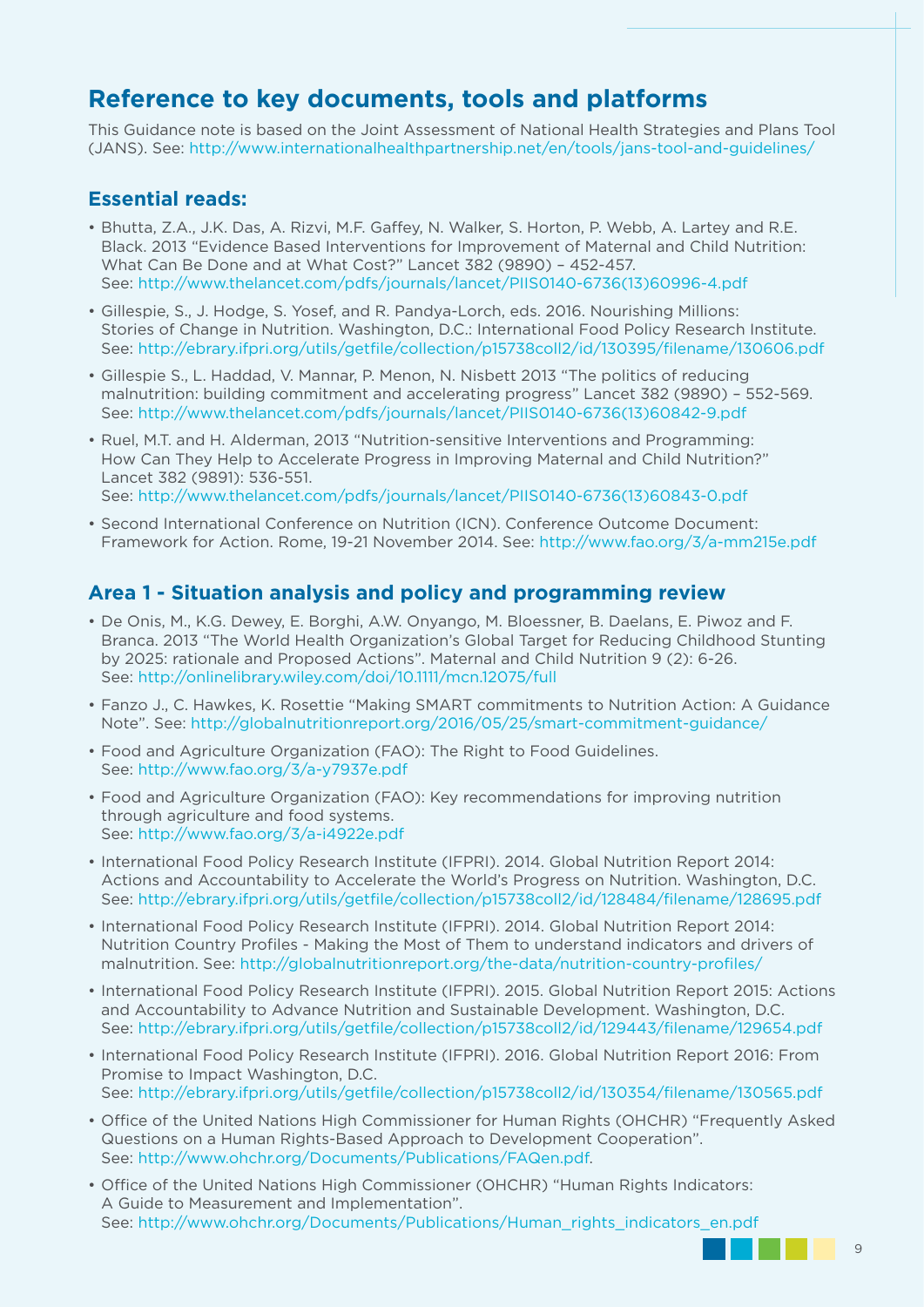- Global Social Observatory & The SUN Movement 2014. "The SUN Movement Toolkit for Preventing and Managing Conflict of Interest". Geneva. See: http://scalingupnutrition.org/wp-content/uploads/2013/02/Toolkit-Final-0314.pdf
- The Sphere Project "The Sphere Handbook". See: http://www.sphereproject.org/handbook/
- World Cancer Research Fund International (Bryony Sinclair, Simone Bösch) and NCD Alliance "Ambitious, SMART Commitments to address NCDs, overweight and obesity". See: https://ncdalliance.org/sites/default/files/resource\_files/SMART%20Policy%20Brief\_ WCRFI\_NCDA\_EN.pdf
- World Health Assembly Resolution 65.6. Agenda item 13.3. Maternal, infant and young child nutrition. See: http://apps.who.int/gb/ebwha/pdf\_files/WHA65/A65\_R6-en.pdf
- World Health Organization "Draft comprehensive global monitoring framework and targets for the prevention and control of non-communicable diseases" (15 March 2013). See: http://apps.who.int/gb/ebwha/pdf\_files/WHA66/A66\_8-en.pdf?ua=1
- World Health Organization Landscape Analysis on Countries' Readiness to Accelerate Action in Nutrition. See: http://www.who.int/nutrition/landscape\_analysis/en/
- UN Network for SUN/REACH Nutrition Overview Tool. See: http://www.reachpartnership.org/group/reachpartnership/strategies
- UN Network for SUN/REACH Policy and Plan Overview Tool. See: http://www.reachpartnership.org/group/reachpartnership/tors1
- World Health Organization Nutrition Landscape Information System. See: http://www.who.int/nutrition/nlis/en/
- World Health Organization "Global Targets tracking tool". See: https://extranet.who.int/sree/Reports?op=vs&path=%2FWHO\_HQ\_Reports/G16/PROD/ EXT/Targets\_MenuV3&VSPARAM\_varLanguage=E&VSPARAM\_varISOCODE=ALB
- World Health Organization GINA database. See: http://www.who.int/nutrition/gina/en/
- World Health Organization eLENA database. See: http://www.who.int/elena/en/
- WHO Essential Nutrition Actions. See: http://www.who.int/nutrition/publications/infantfeeding/essential\_nutrition\_actions/en/
- World Health Organization Nutrition Policy Review. See: http://www.who.int/nutrition/publications/policies/global\_nut\_policyreview/en/
- Cost of Hunger. See: http://www.costofhungerafrica.com/methodology/
- Action against hunger: Policy on mental health and child care practices. See: http://www. actionagainsthunger.org/sites/default/files/publications/ACF\_MHCP\_Policy\_Dec\_2009.pdf

#### **Area 2 - Engagement and political commitment process**

- Alive & Thrive "Advocacy approaches for improved Infant and Young Child Feeding". See: http://aliveandthrive.org/program-components/page-advocacy/
- Alive & Thrive "Strategic Use of Data to achieve Infant and Young Child Feeding at Scale". See: http://aliveandthrive.org/resources/program-brief-strategic-use-of-data-as-a-componentof-a-comprehensive-program-to-achieve-infant-and-young-child-feeding-at-scale/
- Maximizing Quality of Scaling Up Nutrition (MQSUN) "Guidance Note for Multi-Sectoral Planning for Nutrition". See: http://scalingupnutrition.org/wp-content/uploads/2016/04/ MQSUN-Mutli-Sectoral-Planning-Guidance-Note.pdf
- Nisbett N., Wach, E., Haddad, L. and El-Arifeen, S. (2015) What drives and constrains effective leadership in tackling child undernutrition? Findings from Bangladesh, Ethiopia, India, and Kenya. Food Policy 53 (2015): 33-45. See: http://www.sciencedirect.com/science/article/pii/S030691921500038X
- Global Social Observatory. 2014. "The SUN Movement Toolkit for Preventing and Managing Conflict of Interest". Geneva. See: http://scalingupnutrition.org/wp-content/uploads/2013/02/Toolkit-Final-0314.pdf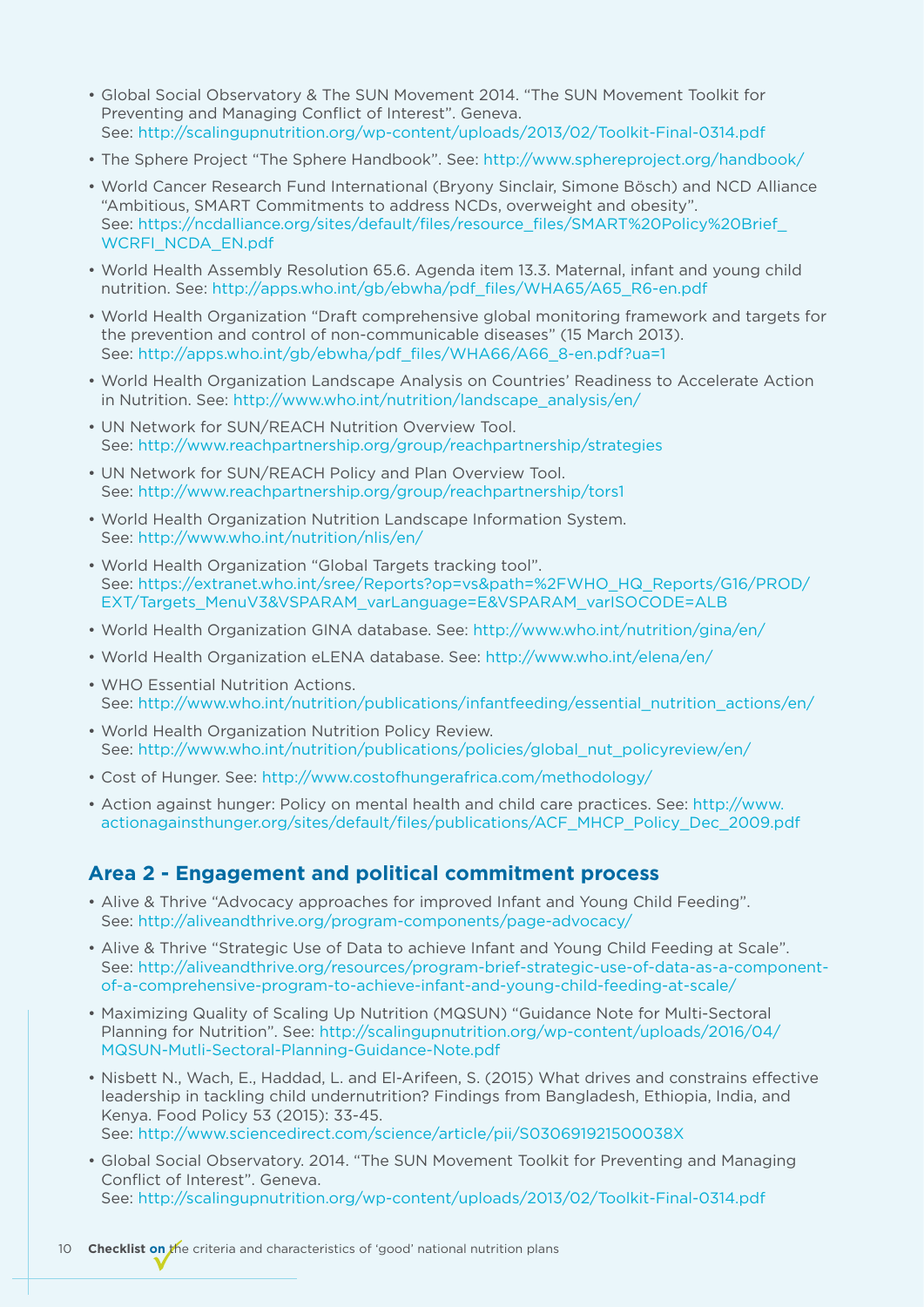• Walter, T., C. Dolan and J. Shoham (2015) "Understanding the SUN Movement Common Results Framework: Lessons Learned from five Countries". ENN Report 2015. See: http://scalingupnutrition.org/wp-content/uploads/2016/04/ENN-SUN-CRF-Report\_Dec-2015\_Share.pdf

#### **Area 3 - Costs and budgetary framework**

- Food and Agriculture Organization "Designing nutrition-sensitive agriculture investments: Checklist and guidance for programme formulation". See: https://home.fao.org/documents/ card/en/c/6cd87835-ab0c-46d7-97ba-394d620e9f38/,DanaInfo=www.fao.org
- Horton S., M. Shekar, C. McDonald, A. Mahal, J.K. Brooks "Scaling Up Nutrition: What will it cost?" See: http://scalingupnutrition.org/wp-content/uploads/2015/06/What-Will-it-Cost.pdf
- Maximizing Quality for Scaling up Nutrition "Guidance Note for Estimating the Costs for Scaling Up Nutrition". See: http://scalingupnutrition.org/wp-content/uploads/2015/06/Estimating-the-Cost-Presentation-for-Kenya-Meeting.pdf
- Maximizing Quality for Scaling up Nutrition "Guidance Note: How-to-Cost Nutrition-Sensitive Actions". See: http://scalingupnutrition.org/resources-archive/nutrition-plans-and-costestimates/costing-interventions-in-the-common-results-framework
- Maximizing Quality for Scaling up Nutrition "Analysis of Nutrition-Sensitive Budget Allocations: Experience from 30 Countries". See: http://scalingupnutrition.org/wp-content/ uploads/2016/04/MQSUN-Report-Nutritionsensitive-Allocations-160311.pdf
- Strengthening Partnerships, Results and Innovations Globally (SPRING) "A Nutrition Budget Analysis Guide". See: https://www.spring-nutrition.org/sites/default/files/publications/series/ nutrition budget analysis quide.pdf
- SUN Movement Secretariat (2014) "Planning and Costing for the Acceleration of Actions for Nutrition: experiences of countries in the SUN Movement". See: http://scalingupnutrition.org/wp-content/uploads/2013/02/Final-Synthesis-Report.pdf

Summary Brief available at: http://scalingupnutrition.org/wp-content/uploads/2015/06/150223- Summary-of-Synthesis-Report-MQSUN.pdf

• SUN Movement Secretariat "Guidance Note on the 3-Step Approach for Budget Analysis". See: http://scalingupnutrition.org/wp-content/uploads/2016/04/Guidance-Note-for-SUN-Countries-on-the-3-Step-Approach-Version-2.pdf

More quidance:

- World Health Organization "Cost Effectiveness and Strategic Planning: OneHealth Tool". See: http://www.who.int/choice/onehealthtool/en.
- World Health Organization "Health Accounts". See: http://www.who.int/health-accounts/en

#### **Area 4 – Implementation and management arrangements**

- UN Network/REACH Stakeholder and Nutrition Action Mapping Tool. See: http://www.reachpartnership.org/group/reachpartnership/116
- UN Network Compendium of Actions for Nutrition (CAN). See: http://www.reachpartnership.org/it/compendium-of-actions-for-nutrition
- World Health Organization WHO/NMH/NHD/14.1 "Comprehensive Implementation Plan on Maternal, Infant and young Child Nutrition" (2014). See: http://apps.who.int/iris/bitstream/10665/113048/1/WHO\_NMH\_NHD\_14.1\_eng.pdf
- World Health Organization: Service availability and readiness assessment (SARA). See: http://www.who.int/healthinfo/systems/sara\_introduction/en/
- Action against hunger: conceptual models of child malnutrition: The ACF approach in mental health and care practices. See: http://www.actionagainsthunger.org/sites/default/files/ publications/Conceptual Models of Child Malnutrition- The ACF Approach in Mental Health\_and\_Care\_Practices\_01.2013.pdf

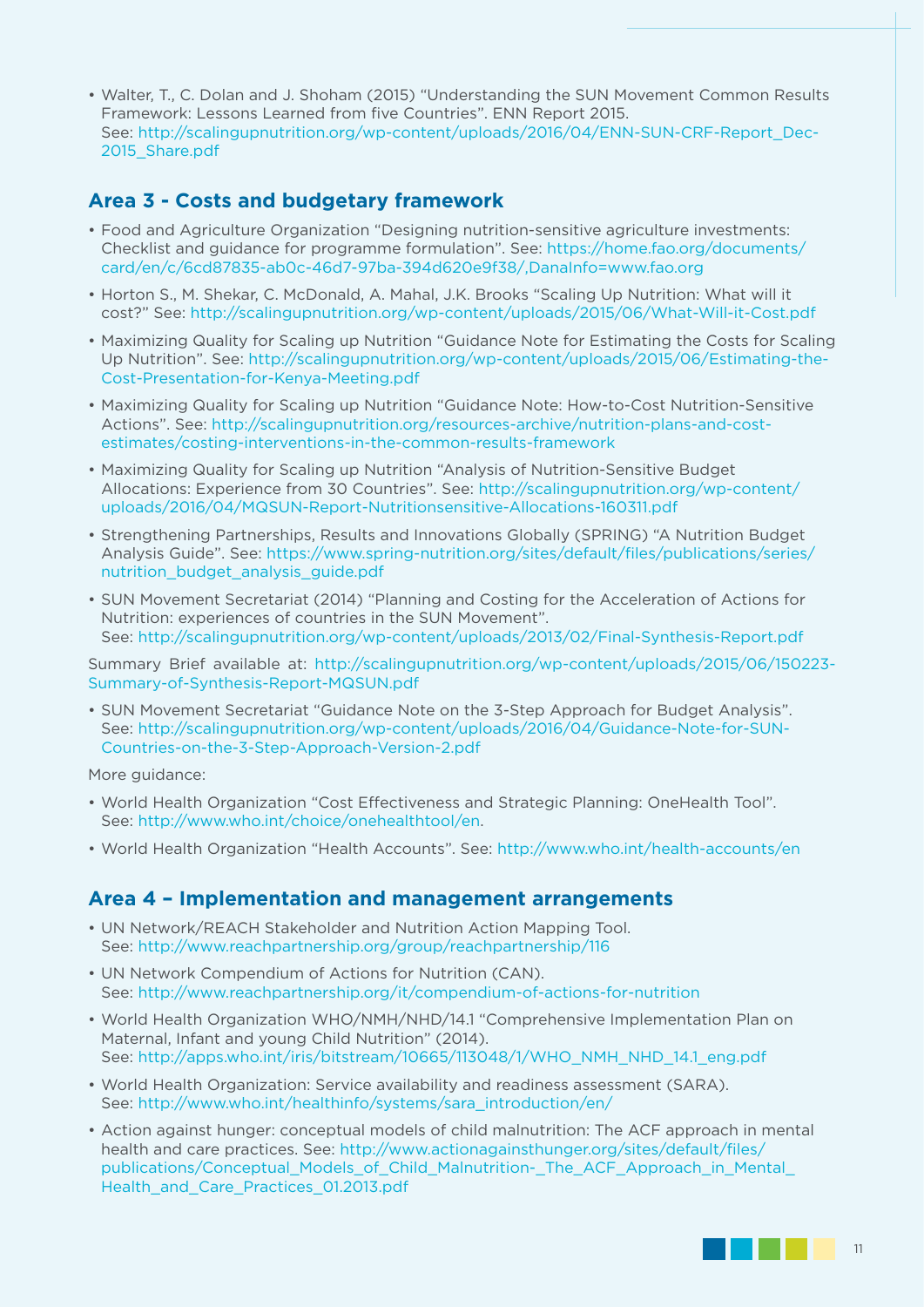#### **Area 5 – Monitoring, evaluation, operational research and review**

- World Health Organization "Indicators for the Global Monitoring Framework on Maternal, Infant and Young Child Nutrition" (24 November 2014). See: http://www.who.int/nutrition/topics/ indicators\_monitoringframework\_miycn\_background.pdf
- World Health Assembly A68/9 "Maternal, infant and young child nutrition: development of the core set of indicators" (15 May 2015). See: http://apps.who.int/gb/ebwha/pdf\_files/WHA68/A68\_9-en.pdf
- World Health Organization "Global Targets tracking tool". See: https://extranet.who.int/sree/Reports?op=vs&path=%2FWHO\_HQ\_Reports/G16/PROD/ EXT/Targets\_MenuV3&VSPARAM\_varLanguage=E&VSPARAM\_varISOCODE=ALB

#### **From the countries in the SUN Movement**

- REACH Functional Capacity reference materials. See: http://www.reachpartnership.org/group/reachpartnership/functional-capacity
- SUN Movement Secretariat: An overview of available policies, strategies and plans for nutrition in SUN countries (including M&E frameworks where available). See: http://scalingupnutrition.org/resources-archive/sun-countries-policies-and-plans
- SUN Movement Secretariat Repository Database of estimated costs of actions included in national plans for nutrition (Common Results Framework Planning Tool). See: http://scalingupnutrition.org/resources-archive/financial-tracking-resource-mobilization/ aggregated-planning-tool

#### User Guidance.

See: http://scalingupnutrition.org/wp-content/uploads/2015/06/CRF-TOOL-Guidance-Notes.pdf

- SUN Movement Secretariat: An overview of available budget analysis conducted in SUN countries. See: http://scalingupnutrition.org/resources-archive/resource-mobilisation/nutritionin-national-budgets/nutrition-budget-analysis-exercise-results/2015-budget-analysis-exercisecountry-profiles
- SUN Movement Secretariat. An overview of available communication and advocacy tools in SUN countries. See: http://scalingupnutrition.org/resources-archive/sun-countriescommunications-and-advocacy-tools

#### **Acknowledgments**

**Albertha Nyaku** (MQSUN/PATH), **Amanda Pomeroy** (SPRING), **Bjorn Ljungqvist** (Independent Consultant), **Breda Gavin-Smith** (Independent Consultant on Conflict of Interest), **Claire Blanchard** (SUN Civil Society Network), **Elisa Dominguez** (WHO), **Helen Connolly** (AIR), **Hana Bekele** (WHO), **Hannah Theobald** (SUN Business Network), **Ilaria Schibba** (UN Network for SUN), **Iselin L. Danbolt** (SUN Movement Secretariat), **Israel Rios** (FAO, Iqbal Kabir (UNICEF); **Jakub Jan Kakietek** (World Bank), **Kaia Engesveen** (WHO), **Marie Caroline Dode** (FAO), **Monica Kothari** (MQSUN/ PATH), **Margit Bach** (WFP), **Nicolas Bidault** (UN Network for SUN), **Nonhlanhla Xaba** (WFP), **Patrizia Fracassi** (SUN Movement Secretariat), **Pontsho Sepoloane** (WFP), **Rose Craigue** (WFP), **Stefania Tripodi** (OHCHR); **Tamsin Walters** (MQSUN/NutritionWorks), **William Knechtel** (SUN Movement Secretariat). Special thanks also go to **Blanche Mattern, Christelle Huré, Coline Beytout, Danka Pantchova, Jean Cyril Dagorn and Natalia Uribe Pando** from ACF.